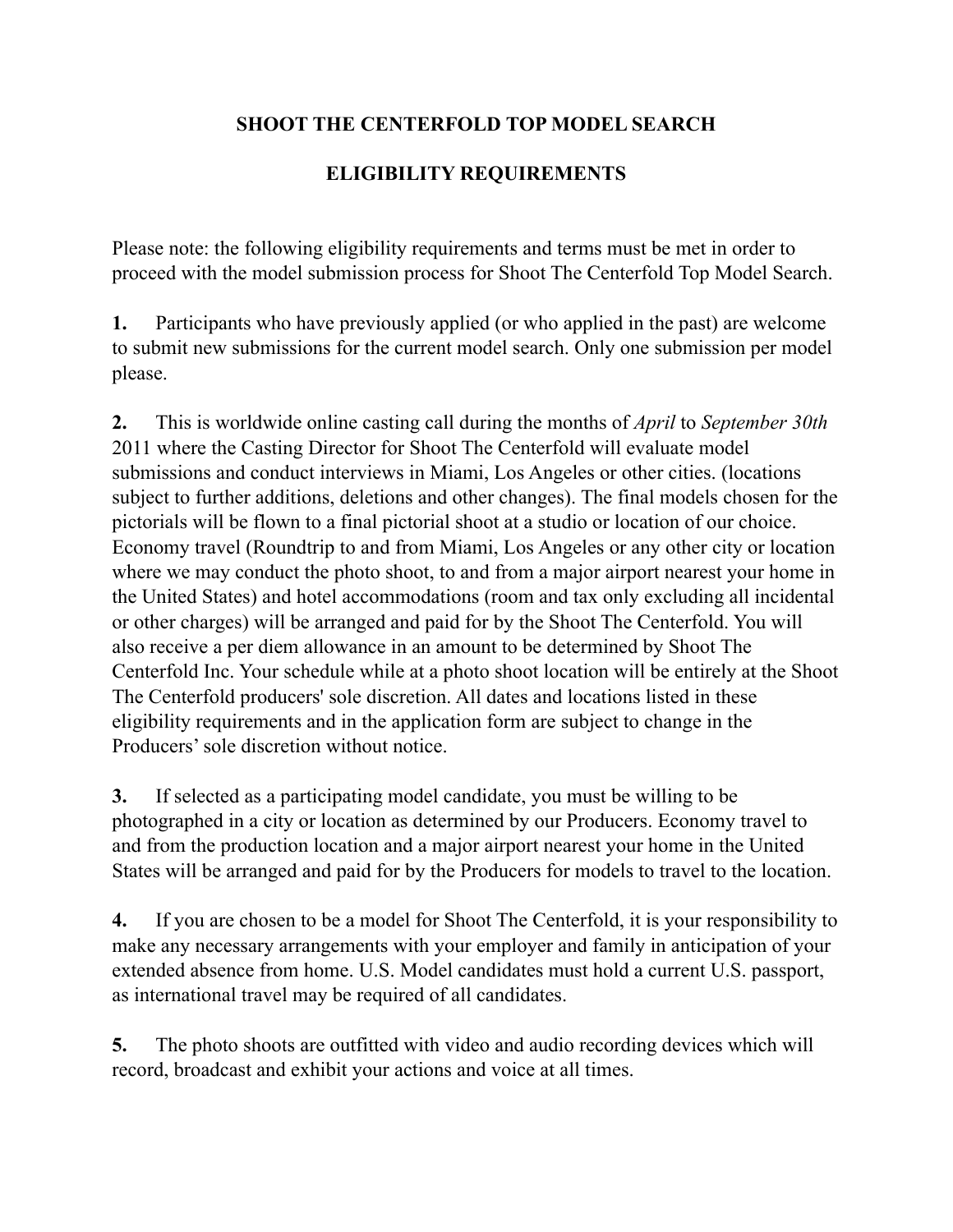**6.** The winners of the Shoot The Centerfold Model Search will be eligible to receive the grand-prize that may include a one year modeling contract.

**7.** You must be female and 18 to 36 years of age at the time of application.

**8.** You don't have to be a United States citizen and live in the United States. To be eligible to work in United States all model need to have work permit. Photo shoots conducted outside of United States do not require U.S. work permit.

**9.** If you are currently represented by an agent or manager and are selected to be interviewed for the Shoot The Centerfold pictorial campaign, you must provide sufficient evidence to the Shoot The Centerfold Producers that you will be able to effectively participate in these campaign pictorials.

**10.** You must be in excellent physical and mental health and proof must be provided if the photo shoot is conducted outside of United States.

**11.** You understand and agree that you may be required to pose and be photographed or videotaped while clothed or partially clothed. Shoot The Centerfold is an educational, PG-13 project.

**12.** By applying for the Shoot The Centerfold pictorial campaign, you authorize Shoot The Centerfold producers to conduct civil, criminal, financial, driver-history and any other type of background checks deemed necessary by the Producers.

**13.** Employees, officers, directors and agents of Shoot The centerfold Inc., and/or of any of their respective licensees, assigns, partners, parents, affiliated and subsidiary companies and the immediate family (spouse, mother, father, sister, brother, daughter or son, regardless of where they live) or members of their same households (whether related or not) of such employees, officers, directors and agents are not eligible to be participants in the campaign or participate in the application process.

**14.** Model candidates will be chosen from across the United States and foreign countries for an approximate total of Ten finalists. Five final models will be eligible to become a Top Model of Shoot The Centerfold Inc. for a period of time determined by Shoot The Centerfold producers. The Producers reserve the right to change any of the eligibility requirements and terms, including the terms of any prizes to be awarded at any time without notice.